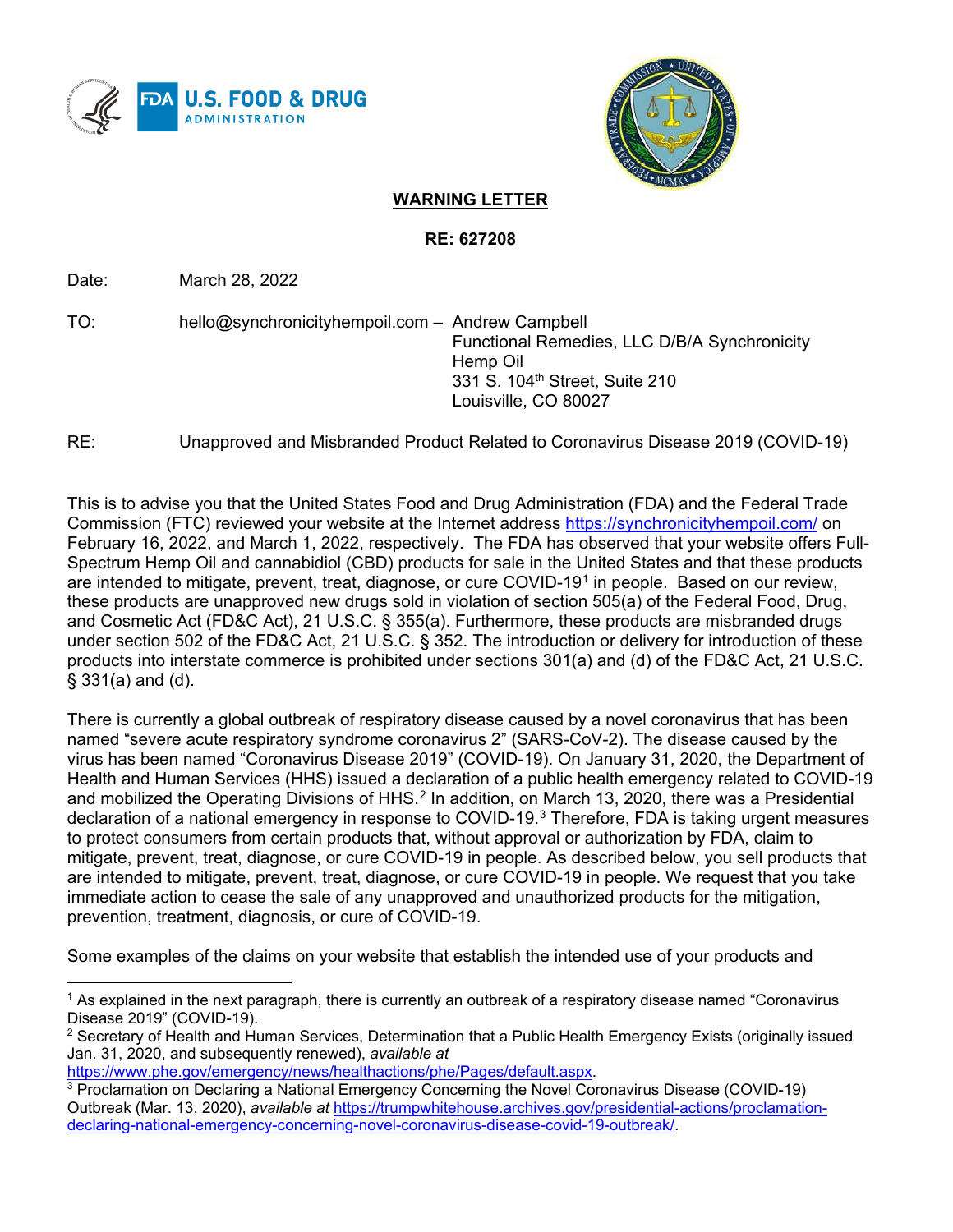misleadingly represent them as safe and/or effective for the treatment or prevention of COVID-19 include:

- "Hemp Oil has been shown to possibly reduce viral inflammation, known as a cytokines storm, which can be detrimental and even deadly to a person suffering from a viral infection, such as COVID-19." [from a November 24, 2020 blog post titled "Can Hemp Oil Combat Inflammation and Viruses?" on your website [https://synchronicityhempoil.com/hemp-oil-to-treat-inflammation-and](https://synchronicityhempoil.com/hemp-oil-to-treat-inflammation-and-viruses/)[viruses/\]](https://synchronicityhempoil.com/hemp-oil-to-treat-inflammation-and-viruses/)
- "**Exciting Discoveries: CBD and COVID-19** Research released in May 2020 revealed fascinating findings about the potential effects of cannabis on the COVID-19 virus: 'Similar to other respiratory pathogens, SARS-CoV2 (COVID-19) is transmitted through respiratory droplets, with potential for aerosol and contact spread . . . ACE2 levels were in fact significantly down-regulated when specific strains of cannabis were introduced, supporting their theory that the anti-inflammatory properties of CBD could inhibit the virus's ability to successfully bind to a host. Cannabinoids may decrease the number of receptors available to the virus giving your body more of a chance to fight it." [from a November 24, 2020 blog post titled "Can Hemp Oil Combat Inflammation and Viruses?" on your website [https://synchronicityhempoil.com/hemp-oil-to-treat-inflammation-and-viruses/\]](https://synchronicityhempoil.com/hemp-oil-to-treat-inflammation-and-viruses/)

You should take immediate action to address the violations cited in this letter. This letter is not meant to be an all-inclusive list of violations that exist in connection with your products or operations. It is your responsibility to ensure that the products you sell are in compliance with the FD&C Act and FDA's implementing regulations. We advise you to review your websites, product labels, and other labeling and promotional materials to ensure that you are not misleadingly representing your products as safe and effective for a COVID-19-related use for which they have not been approved by FDA and that you do not make claims that misbrand the products in violation of the FD&C Act. **Within 48 hours, please send an email to [COVID-19-Task-Force-CDER@fda.hhs.gov](mailto:COVID-19-Task-Force-CDER@fda.hhs.gov)** describing the specific steps you have taken to address these violations. Include an explanation of each step being taken to prevent the recurrence of any violations, as well as copies of related documentation. Failure to adequately correct any violations may result in legal action, including, without limitation, seizure and injunction.

FDA is advising consumers not to purchase or use certain products that have not been approved, cleared, or authorized by FDA and that are being misleadingly represented as safe and/or effective for the treatment or prevention of COVID-19. Your firm will be added to a published list on FDA's website of firms and websites that have received warning letters from FDA concerning the sale or distribution of COVID-19 related products in violation of the FD&C Act. This list can be found at [http://www.fda.gov/consumers/health-fraud-scams/fraudulent-coronavirus-disease-covid-19-products.](http://www.fda.gov/consumers/health-fraud-scams/fraudulent-coronavirus-disease-covid-19-products) Once you have taken actions to address the sale of your unapproved and unauthorized products for the

mitigation, prevention, treatment, diagnosis, or cure of COVID-19, and any appropriate corrective actions have been confirmed by the FDA, the published list will be updated to indicate that your firm has taken such corrective actions.

This letter notifies you of our concerns and provides you with an opportunity to address them. If you cannot take action to address this matter completely within 48 hours, state the reason for the delay and the time within which you will do so. If you believe that your products are not in violation of the FD&C Act, include your reasoning and any supporting information for our consideration.

If you are not located in the United States, please note that products that appear to be misbranded or unapproved new drugs may be detained or refused admission if they are offered for importation into the United States. We may advise the appropriate regulatory officials in the country from which you operate that FDA considers your product(s) referenced above to be unapproved and misbranded products that cannot be legally sold to consumers in the United States.

Please direct any inquiries to FDA at [COVID-19-Task-Force-CDER@fda.hhs.gov.](mailto:COVID-19-Task-Force-CDER@fda.hhs.gov)